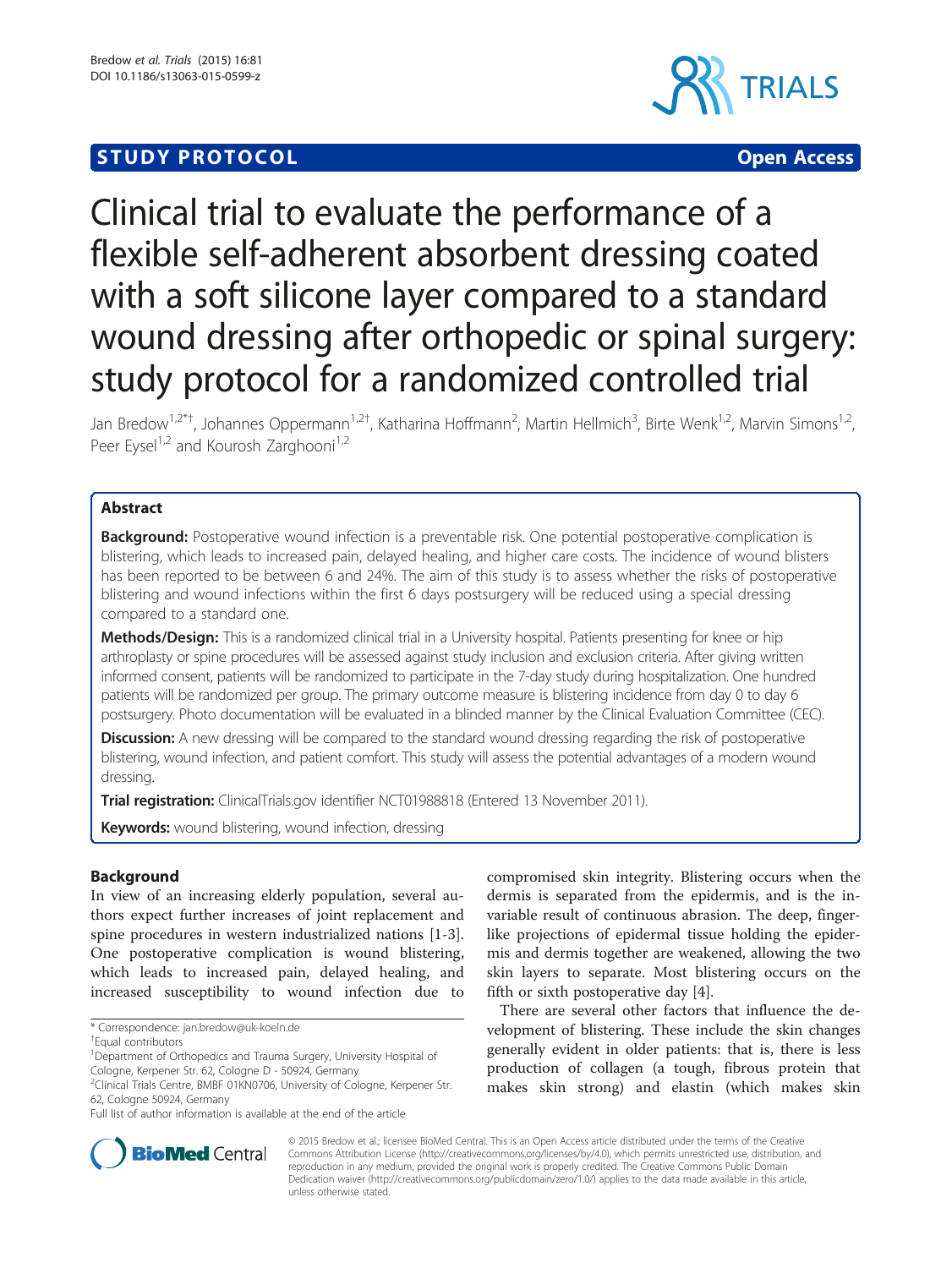flexible). Collagen production decreases significantly with age after the fifth decade [\[5](#page-4-0)].

The Incidence of wound blistering has been reported in the literature to be between 6 and 24% [[4,6,7\]](#page-4-0). Postoperative wound complications and surgical site infections can increase recovery times, inpatient care costs, and morbidity rates [\[8](#page-4-0)].

Mepilex Border Post-Op is a highly conformable selfadherent dressing that absorbs blood exudates and should minimize the risk of maceration. The adhesive uses Safetac<sup>TM</sup> technology, a unique and patented soft silicone adhesive technology that is designed to minimize pain as well as trauma to the wound and surrounding skin. Mepilex Border Post-Op is CE marked on the equivalent device Mepilex<sup>®</sup> Boarder.

In a recent randomized clinical study, three types of dressings (Mepore Pro, Mepilex Border, and Hypafix Transparent) were compared in 150 consecutive hip surgery subjects regarding the occurrence of tape blisters. Blister prevalence was significantly lower for the Mepilex Border group (3%) than for the Mepore Pro (59%, P  $\langle 0.01 \rangle$  and Hypafix group (61%, P $\langle 0.01 \rangle$ ). The mean time between surgery and blister occurrence and the total number of dressings used during hospital stay were also significantly lower for the Mepilex Border group compared to the Mepore Pro and Hypafix groups  $(P \le 0.01)$ . In summary, the dressing with a silicone adhesive (Mepilex Border) significantly reduced the prevalence of blisters following hip surgery [\[9](#page-4-0)].

The overall rationale for the current trial is to evaluate the clinical performance of Mepilex Border Post-Op regarding the risks of blistering and maceration as well as the need for dressing changes, due to its high absorptive capacity compared to standard wound dressings. In addition, its performance after spine surgery will be evaluated. To our knowledge, it is the first randomized clinical trial with modern wound dressings for spine surgery at this stage of development.

## **Objective**

The primary objective of this clinical trial is to evaluate the performance of a self-adhesive absorbent postoperative dressing coated with a soft silicone layer in minimizing the risk of blistering compared to the hospital standard dressing (Cosmopor  $E^{TM}$ , Fa. Hartmann) after hip and knee arthroplasty or spinal surgery. The study will be conducted in a clinical care setting at a University Hospital. Secondary objectives are to evaluate dressing performance, comfort, conformability and overall acceptability, pain before, during, and after dressing removal, overall cost regarding dressing wear time, time for dressing changes, and required personnel resources. Wound blisters will be documented by photographing and counting the number of blisters and its size. The documentation is done by one member of our Clinical Evaluation Committee (CEC) during the whole period of the study. The evaluation will be done separately by different members of our CEC in a blinded manner.

# Methods/Design

The study is designed as a randomized trial in a clinical care setting at a University hospital with two parallel groups. Patients presenting for knee or hip arthroplasty or spine surgery will be assessed according to study inclusion and exclusion criteria. Hip and knee arthroplasty are often done in standardized operation procedures. In spine surgery, there is a large variety of operations. We decide to standardize this by excluding operations with a hospital stay of fewer than 6 days, infections, tumor operations or revisions in general. After written informed consent, the patients will be randomized to participate in the 7-day study. The research in this trial will be performed with the approval of the Ethics Committee of the Medical Faculty of the University Hospital of Cologne under the reference number 13-348. The study is performed monocentrally, so there is no other Ethics Committee involved. Research carried out in the trial will be in compliance with the Helsinki Declaration.

## Participants and recruitment

Patients aged 18 years or older presenting for hip or knee arthroplasty or spine surgery and who will stay longer than 6 days in-house, are eligible for the trial. Patients whose wounds cannot be appropriately covered with the dressing will be excluded from this study.

Inclusion criteria are as follow:

- 1. Age ≥18 years
- 2. An expected total length of inpatient stay of 6 or more days
- 3. Undergoing elective primary arthroplasty of the hip or knee or spinal surgery
- 4. Undergoing hip surgery with a standard approach
- 5. Written informed consent to participate

Exclusion criteria are as follow:

- Sized dressings that are not appropriate for the incision/wound
- Known allergy/hypersensitivity to any dressing components
- Polytrauma patients
- Undergoing arthroplasty due to tumor
- Fractures
- Wound at the surgical site prior to surgery
- Neurological deficit of operated side (hemiplegia, etcetera)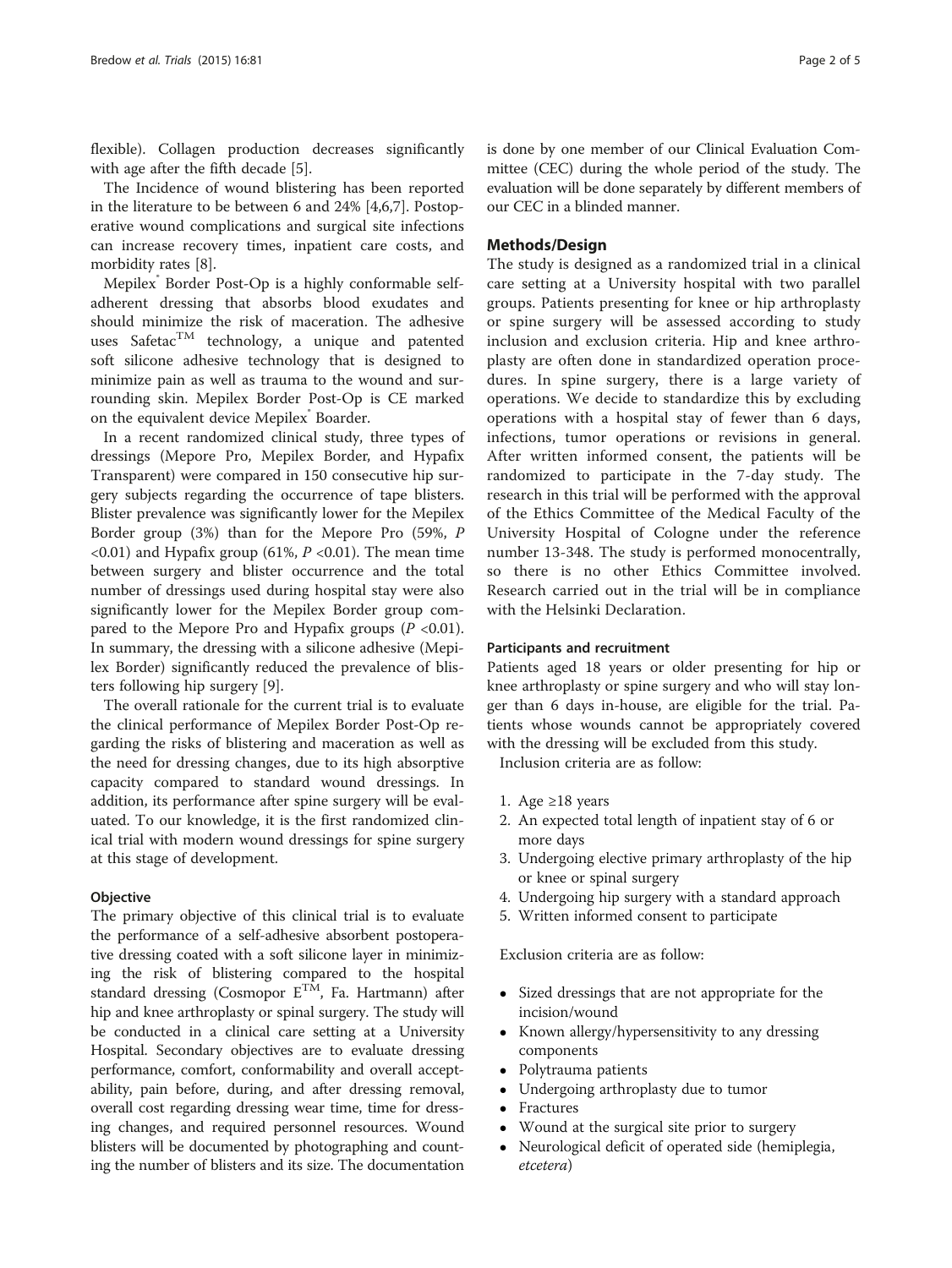• Subject has documented skin disease at time of enrolment, as judged by the investigator

# Intervention

The patients will be randomized 1:1 preoperatively as either the Mepilex Border Post-Op group or the standard dressing group (Figure 1). The Mepilex Border Post-Op group will get the first dressing removal 6 days after surgery. The standard wound dressing group will receive dressing removals at day 2, 4 and 6 postsurgery. Both groups will be visited every day postsurgery to allow evaluation and documentation of the appearance of the dressing.

#### Mepilex Border Post-Op

Patients in this study group will receive postoperative wound treatment using the Mepilex Border Post-Op dressing (Mölnlycke, Goteborg, Sweden). This is a selfadhesive, absorbent dressing designed for acute wounds. It consists of three main parts. Firstly, there is a flexible and transparent backing film that is highly vapor permeable and waterproof: it is coated with a pressure sensitive water-based acrylic adhesive. Secondly there is a flexible, absorbent wound pad consisting of two layers: an absorbent layer with a perforated pattern for good flexibility, retention, and absorption capacity and a gap layer for high initial absorption and good distribution of exudates. Finally, it also includes a wound contact layer of acrylate adhesive, polyurethane film and soft silicone. The soft silicone layer adheres gently to dry skin surrounding the wound, but not to the moist wound surface. The soft silicone layer is covered with a polyethylene release film. The wound coverage section is white and the adhesive section is transparent to ease placement.

#### Standard wound dressing

Patients in this study group will receive postoperative wound treatment using the standard Cosmopor E adhesive, an island wound dressing (Hartmann AG, Heidenheim, Germany).

It is is a sterile, self-adhesive wound dressing made of soft nonwoven polyester, with an absorbent viscose pad covered with a nonadherent porous wound contact layer.

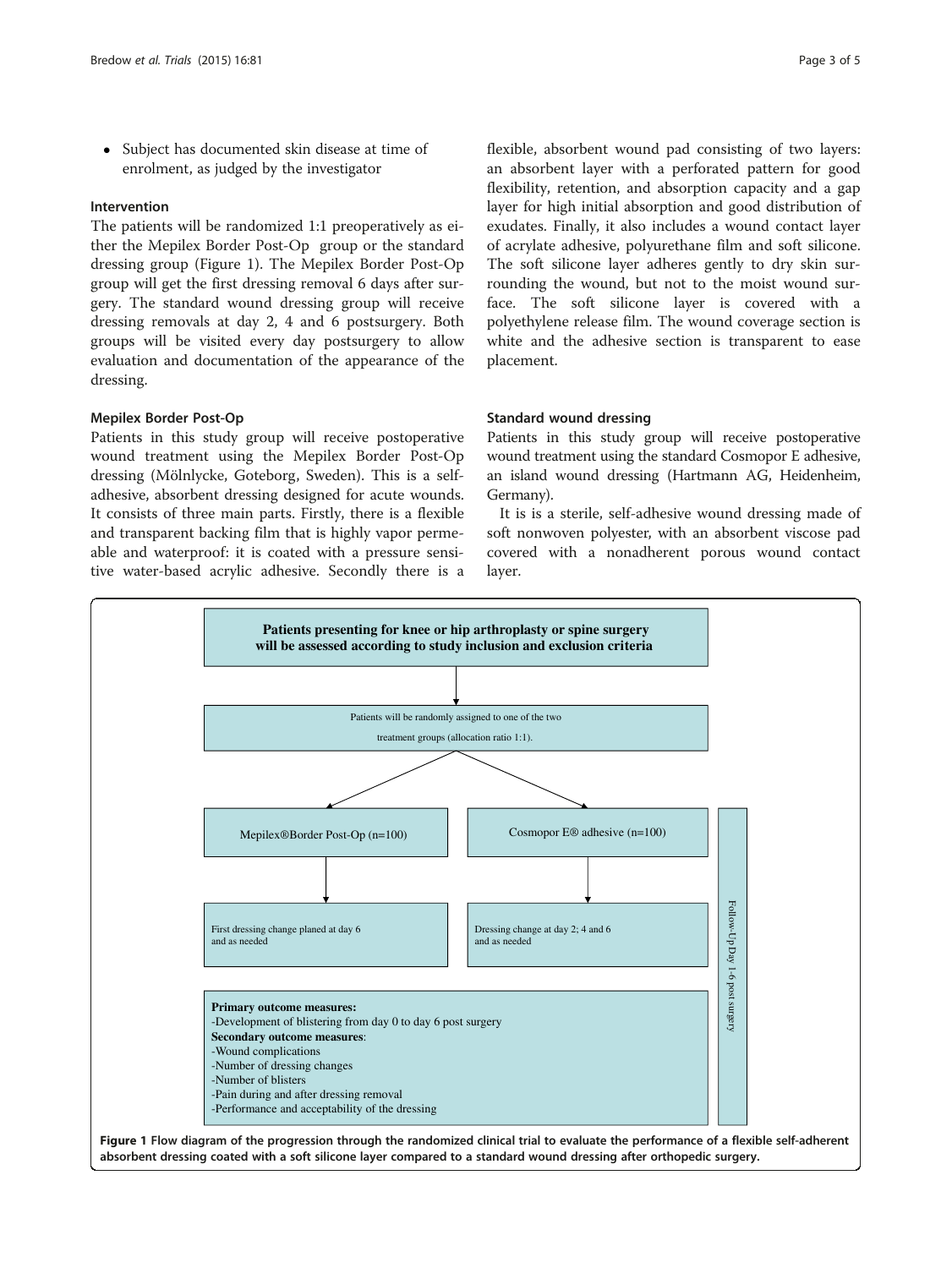Cosmopor E carries the CE mark according to EU directive 93/42/EEC for medical devices. The product is classified as a class I sterile medical device. A conformity assessment has been performed for Cosmopor E, and it has been shown to be in compliance with all applicable requirements of the above mentioned directive.

#### Outcome measures and assessments

The primary outcome measure is blistering incidence from day 0 to day 6 postsurgery. Photo documentation will be evaluated in a blinded manner by the CEC. The secondary objectives will evaluate the dressing performance, comfort and overall acceptability by standardized assessment criteria. The individual pain before, during and after the dressing removal will be documented in a 1 to 10 rating scale equal to the visual analog scale. During the removal of the dressing, we will count the used materials and keep records of the time spent in minutes to summarize the resources and costs in general.

#### Sample size

Though Pelet et al. [[9\]](#page-4-0) reported on a percent blistering reduction from 59% (Mepore Pro) or even 61% (Hypafix) to just 3%, we anticipate a less optimistic scenario, for instance, such as described by Burke et al. [\[10\]](#page-4-0). They reported a reduction from 17.7% (standard) to 4.8% (Jubilee), which we consider both realistic and clinically relevant. To detect this proportional difference with 80% power and a two-sided type I error of 5%, the uncorrected chi-square test requires 93 patients per group. Accounting for the stratification and any loss to followup (we expect none), 100 patients per group will be randomized.

# Randomization

Patients will be randomly assigned to one of the two treatment groups (allocation ratio 1:1). The randomization will be stratified according to surgery type (hip, knee, or spine) and blocked (permuted blocks of varying length). The randomization will be implemented by sequentially numbered, opaque, sealed envelopes containing details of the dressing to be applied.

#### Statistical analysis

Primary analysis will be according to the intention-totreat. A patient is evaluable for this analysis if they underwent surgery and received a study treatment. If the clinical course cannot be fully evaluated, the patient will be considered a treatment failure. Secondary analysis will include all patients essentially treated and observed according to protocol (per protocol set, PPS), that is, no study visit missed, key outcome variables taken.

Primary outcome analysis: The proportion of incident blistering in the two groups will be compared with a two-sided type I error of 5% by the Mantel-Haenszel test, stratified by type of surgery: that is, the null hypothesis  $H_0$ : common odds ratio for blistering = 1 is tested against the alternative hypothesis  $H_A$ : common odds ratio for blistering  $\neq$  1. A subgroup analysis by type of surgery and gender will be performed. Heterogeneity of treatment effect and 95% confidence intervals (odds ratio, relative risk, and risk difference) will be evaluated by Mantel-Haenszel methods.

Secondary outcome analysis: Pain, number of dressing changes/blisters, and performance/acceptability ratings will be analyzed by rank-based methods, that is, Wilcoxon rank sum/signed rank test. Other wound complications will be assessed by chi-square test (or Fisher's exact test when required).

# **Discussion**

Postoperative wound infection is a preventable risk associated with significant adverse outcomes and increased costs of care. Currently, patients are treated with a standard dressing, which is changed every 2 days. A comfortable wound dressing that minimizes the risk of blistering, which will be changed only after 7 days, once the wound edges have closed, could minimize the risks of postoperative superficial wound infections. Because both treatments are acceptable, we can compare them in an attempt to optimize postoperative wound care. Finally, not only the used dressing mentioned in this study can influence the outcome of developing wound blisters and complications. Also the number of dressing changes in general may have a significant influence on the outcome. This would be considered separately in the final examination of the study results.

#### Trial status

At the time of manuscript submission, the trial was actively enrolling participants.

#### Abbreviations

CEC: clinical evaluation committee.

#### Competing interests

The authors declare that they have no conflicting or competing interests in carrying out this study. None of the authors receives or has received any funding from Mölnlycke. Mölnlycke has not been involved in the design of the study and will not be involved in analysis of the data and publications.

#### Authors' contributions

JB, JO and PE prepared the study and participated in its design and conduction. JB conceived of the study. KZ contributed in the acquisition of funding and general revision of the manuscript. MH participated in the design of the study and performed the statistical analysis. BW, MS and KH participated in coordination and helped to draft the manuscript. All authors revised the manuscript and participated in the conduction of the study. All authors read and approved the final manuscript.

#### Acknowledgements

There is no financial funding of this study. Mölnlycke provides dressings used in the study.